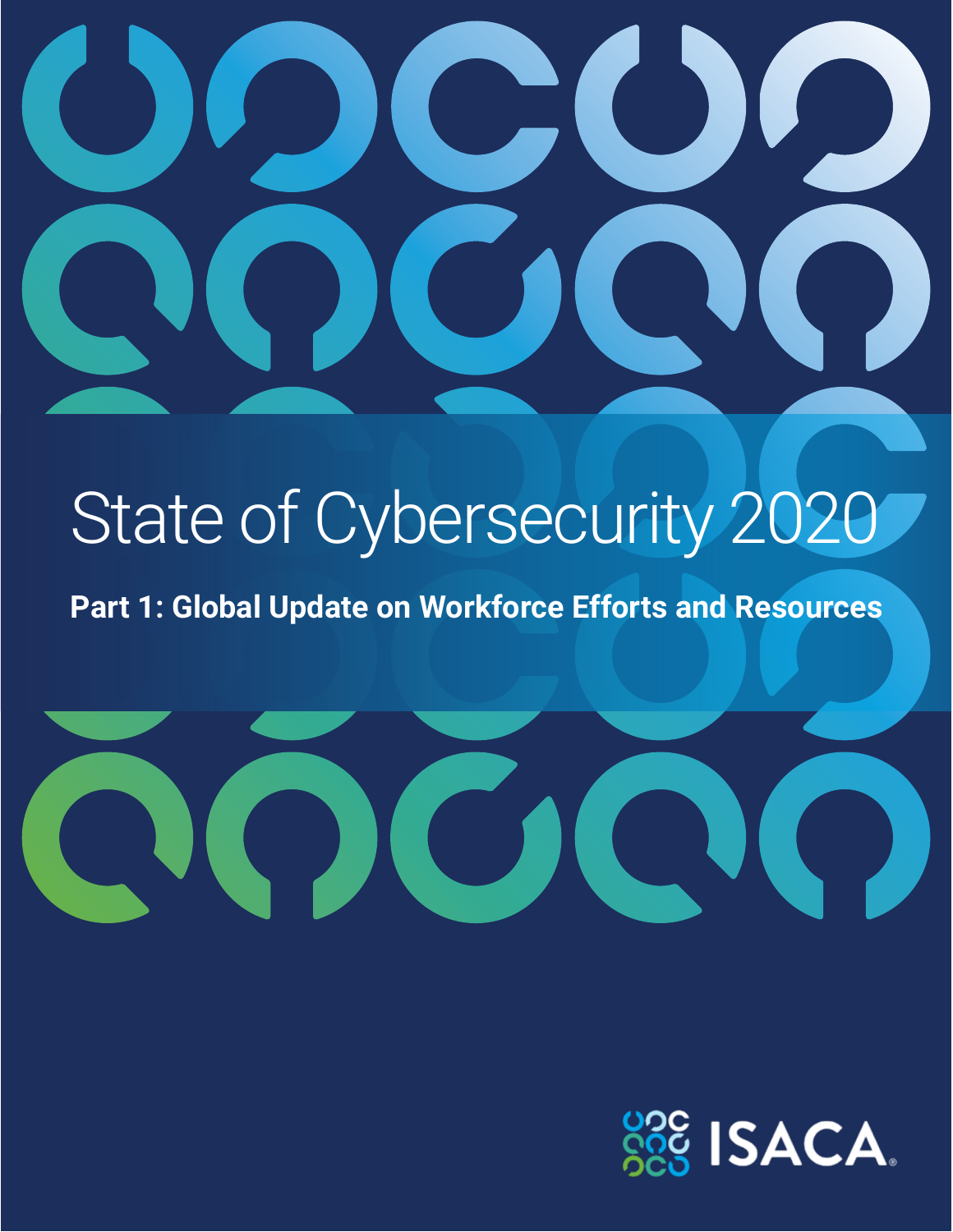# ABSTRACT

*State of Cybersecurity 2020* reports the results of the annual ISACA® global *State of Cybersecurity Survey*, conducted in the fourth quarter of 2019. This Part 1 survey report highlights current trends in cybersecurity workforce development, staffing, budgeting and gender diversity. The report echoes—and reaffirms—key findings of prior years: Enterprises are still short-staffed in cybersecurity, struggle to find sufficient talent for open positions and expect their cybersecurity budgets to grow. Efforts to increase the number of women in cybersecurity roles progressed slightly, and more enterprises established gender diversity programs.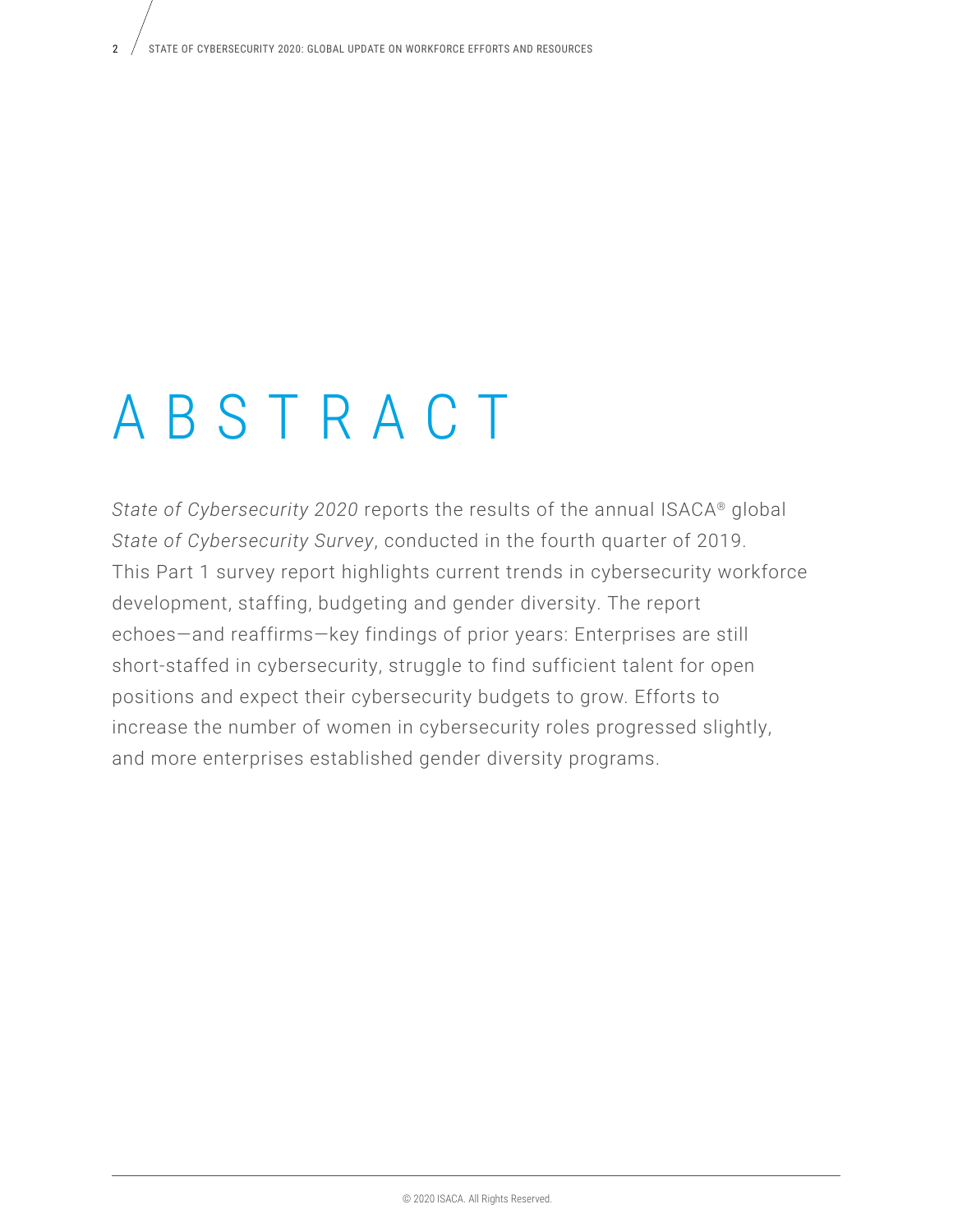# CONTENTS

| 4  | <b>Executive Summary</b>                                          |
|----|-------------------------------------------------------------------|
| 4  | <b>Survey Methodology</b>                                         |
| 7  | <b>Challenges Persist in Cybersecurity Resourcing</b>             |
|    | <b>8/Vacancies</b>                                                |
|    | 11 / Qualifications and Confidence Levels                         |
|    | <b>14/</b> University Degree Programs Versus Training Programs    |
| 15 | <b>Retention Remains a Challenge</b>                              |
| 17 | Gender Diversity Within Cybersecurity-Slow but Steady Improvement |
|    | <b>17 /</b> Gender Diversity and Disparity                        |
|    | 19 / Gender Initiatives                                           |
| 20 | Signs of Leveling in Cybersecurity Funding                        |
|    |                                                                   |

- 21 Conclusion: Organizations Must Act on Talent Shortage
- 22 Acknowledgments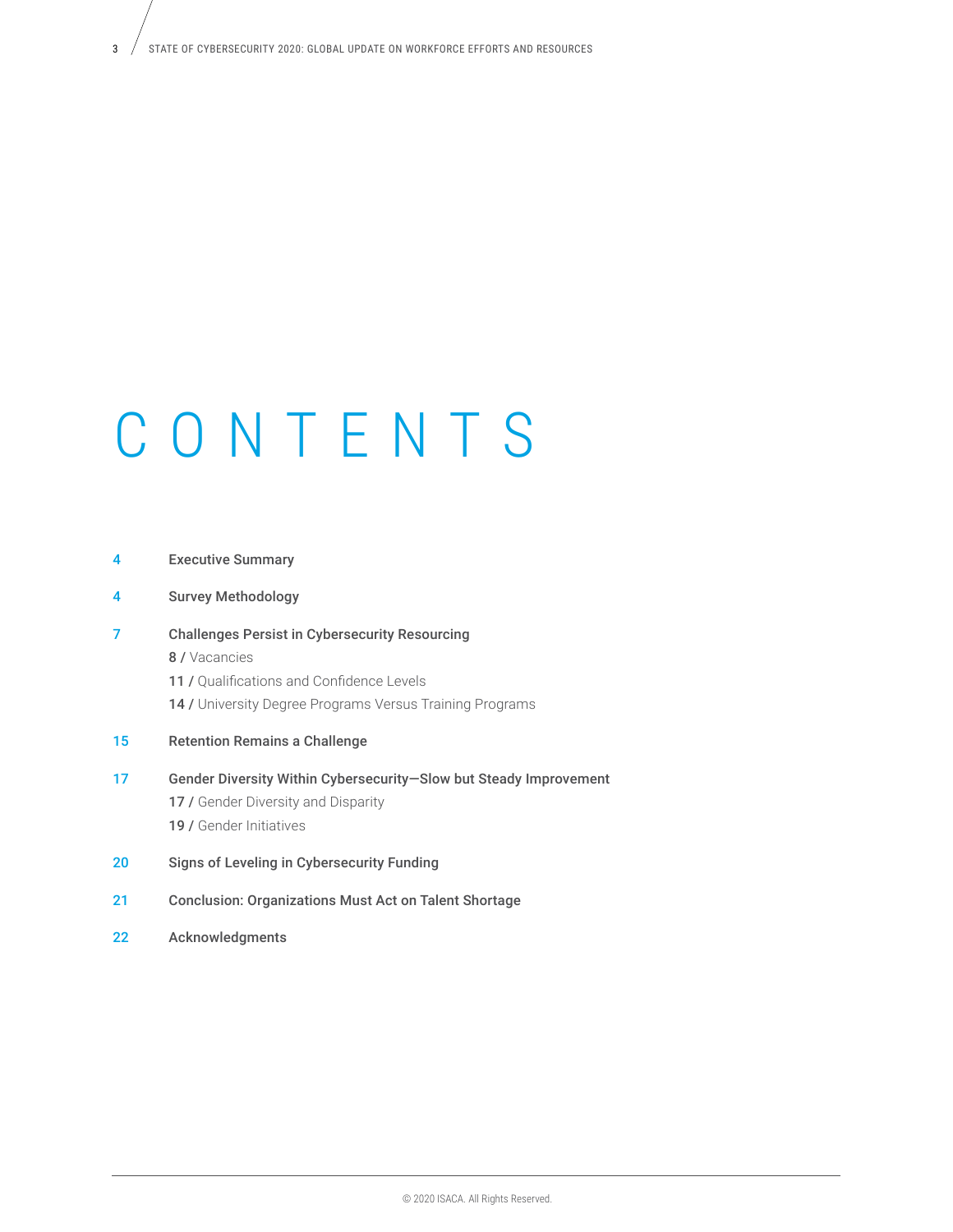# Executive Summary

This year's global *State of Cybersecurity Survey*  asked respondents to identify current and anticipated challenges and trends in cybersecurity. This report analyzes survey results specific to cybersecurity workforce development, resources and diversity. In a second (forthcoming) report, ISACA® examines survey results relating to security operations, cyberattacks and threats, and organizational cybersecurity and governance.

The latest *State of Cybersecurity Survey* results are consistent with findings from the previous two years. Enterprises continue to lack the staff required to

combat the cyberthreats they face. However, the factors influencing whether candidates are viewed as well qualified shifted, which calls into question traditional pathways to cybersecurity careers. While hiring remains challenging, respondents indicate that retaining cybersecurity talent is even more difficult this year, highlighting the criticality of skills gap mitigations especially when the workforce shortage continues to rise. Gender diversity efforts are helping to bring more women into the cybersecurity workforce—albeit slowly. Cybersecurity budgets in 2020 are forecast to be higher than 2019 budgets but show signs of leveling off when compared to prior years.

# Survey Methodology

In the final quarter of 2019, ISACA sent online survey invitations to a global population of cybersecurity professionals who hold ISACA's Certified Information Security Manager® (CISM®) certification or have information security job titles. Survey data were collected anonymously via SurveyMonkey. A total of 2,051 respondents completed the survey in its entirety, and their responses are included in the results.<sup>1</sup>

The survey presented respondents with multiple-choice and Likert scale-format questions organized into six major sections:

- Hiring and skills
- Diversity
- Security operations
- Cybersecurity budgets
- Cyberattacks and threats
- Organization cybersecurity and governance

The survey's target population consists of individuals who have cybersecurity job responsibilities. Of the 2,051 respondents, 913 indicate that their primary professional area of responsibility is cybersecurity. **Figure 1** captures key demographic norms across a diverse set of survey respondents.

Respondents represent over 17 industries (**figure 2**) and hail from 102 countries.

<sup>1</sup> Certain questions included the option to choose "Don't know" from the list of answers. Where appropriate, "Don't know" responses were removed from the calculation of findings. Result percentages are rounded to the nearest integer.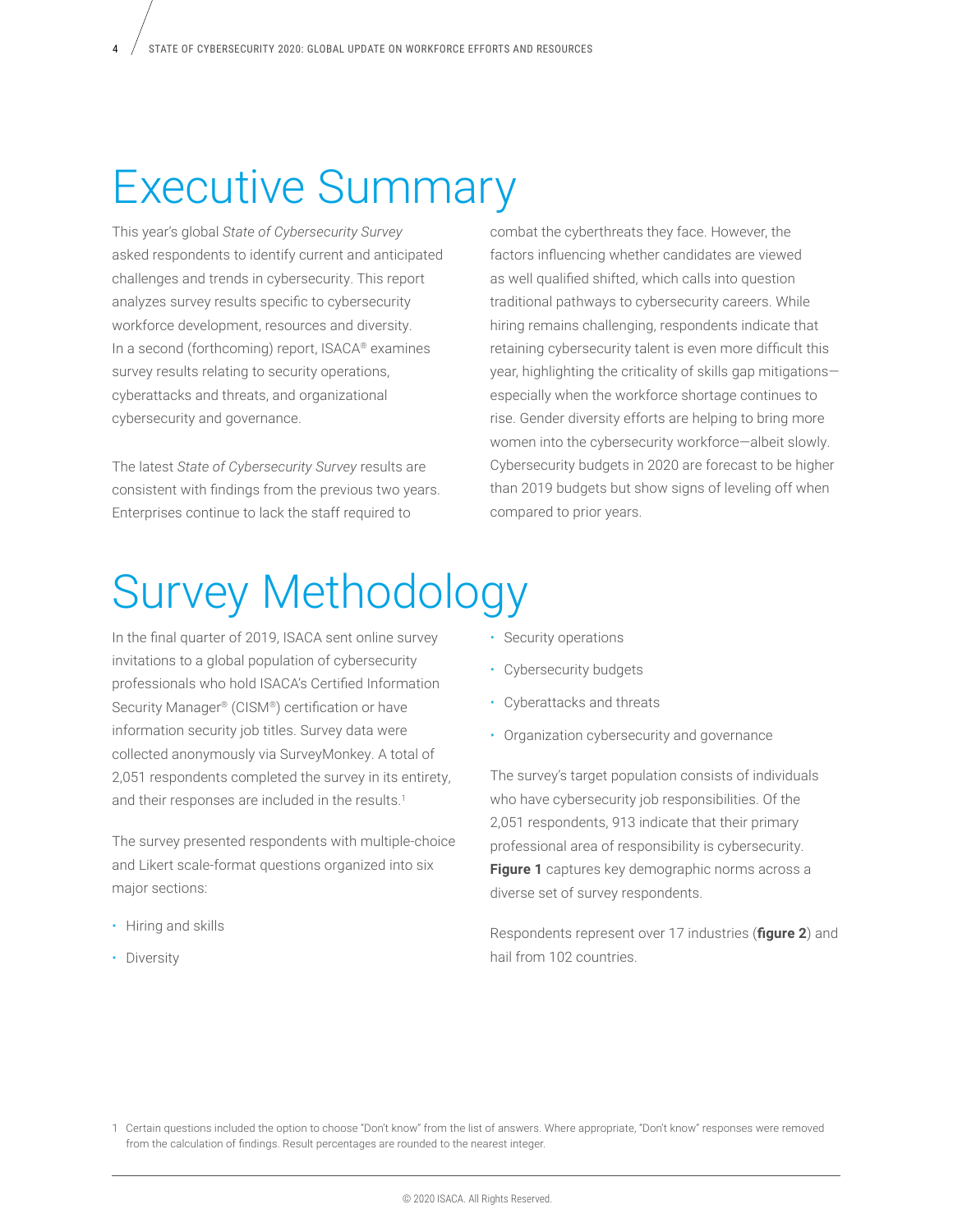#### **FIGURE 1—RESPONDENT DEMOGRAPHICS**

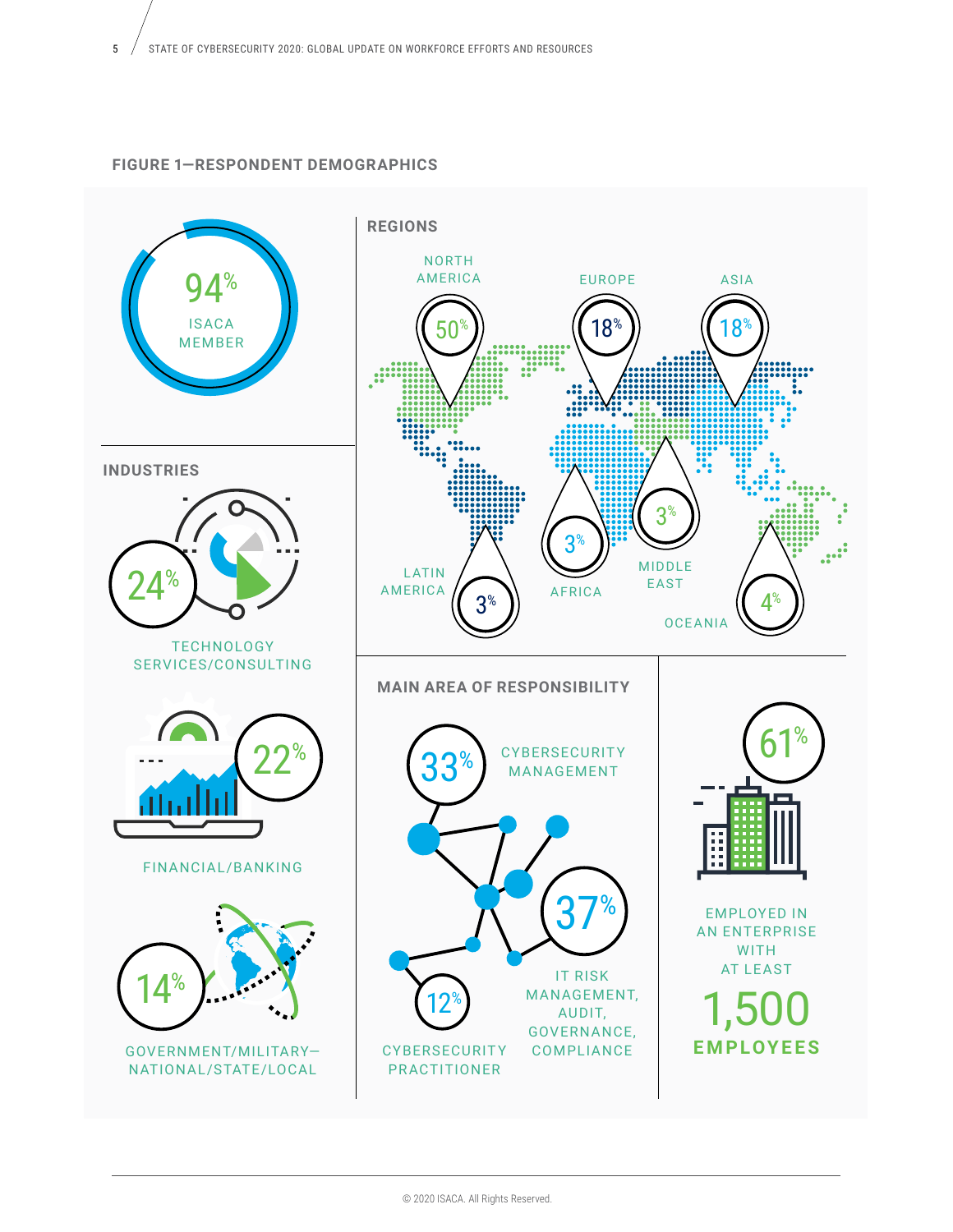#### **FIGURE 2—INDUSTRY SECTORS**

Indicate your organization's primary industry.

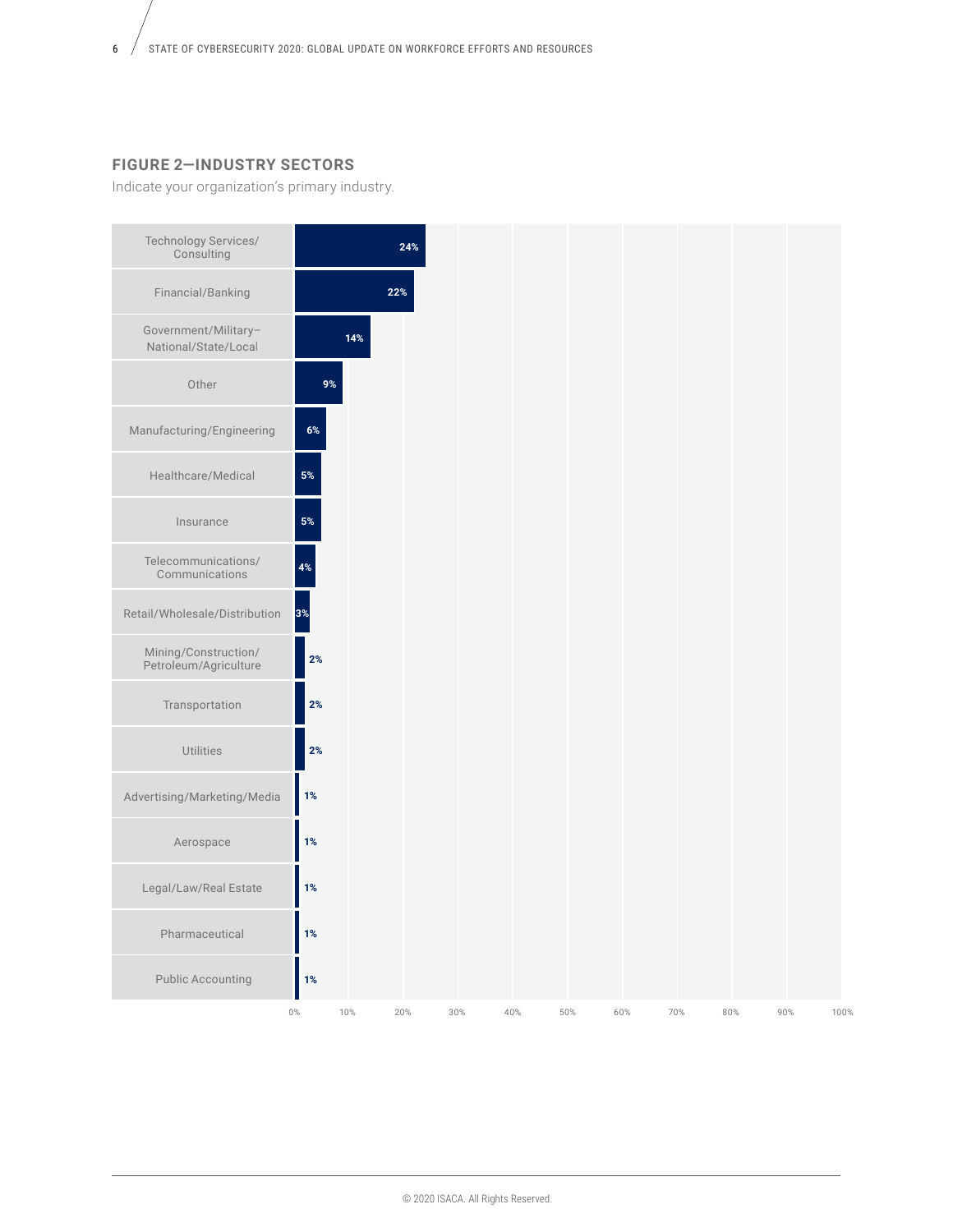# Challenges Persist in Cybersecurity Resourcing

The demand for cybersecurity talent<sup>2</sup> has steadily risen, which is good news for new and aspiring practitioners. Although this year's survey results on staffing are largely consistent with prior-year data, current data reveal a sizeable shift away from assessments of significantly understaffed to appropriately staffed (**figure 3**). Last year, 21 percent of respondents reported that their cybersecurity team was significantly understaffed; only 15 percent report the same perception this year. The percentage of respondents who believe that their cybersecurity team is appropriately staffed increased from 25 percent last year to 31 percent this year.

The industry remains a seller's market and, consequently, enterprises face resourcing and retention issues. Analysis of this year's responses confirms that understaffed organizations are significantly more likely to have retention issues. Additionally, understaffed teams are significantly more likely to have experienced more cyberattacks during the last year—a point supported by other cyberworkforce data.<sup>3</sup>

#### **FIGURE 3—CYBERSECURITY STAFFING FIGURE 3–CYBERSECURITY STAFFING**

How would you describe the current staffing of your organization's cybersecurity team? How would you describe the current staffing of your organization's cybersecurity team?



2 (ISC)<sup>2®</sup> estimates a global shortage of 4.07 million cybersecurity staff, which represents a 26-percent increase from 2018. Fifty-one percent of respondents to the 2019 *(ISC)² Cybersecurity Workforce Study* "say their organization is at moderate or extreme risk due to cybersecurity staff shortage." See (ISC)2 , *(ISC)² Cybersecurity Workforce Study, 2019: Strategies for Building and Growing Strong Cybersecurity Teams*, [www.isc2.org/-/](http://www.isc2.org/-/media/ISC2/Research/2019-Cybersecurity-Workforce-Study/ISC2-Cybersecurity-Workforce-Study-2019.ashx?la=en&hash=D087F6468B4991E0BEFFC017BC1ADF59CD5A2EF7) [media/ISC2/Research/2019-Cybersecurity-Workforce-Study/ISC2-Cybersecurity-Workforce-Study-2019.ashx?la=en&hash=D087F6468B4991E](http://www.isc2.org/-/media/ISC2/Research/2019-Cybersecurity-Workforce-Study/ISC2-Cybersecurity-Workforce-Study-2019.ashx?la=en&hash=D087F6468B4991E0BEFFC017BC1ADF59CD5A2EF7)-[0BEFFC017BC1ADF59CD5A2EF7](http://www.isc2.org/-/media/ISC2/Research/2019-Cybersecurity-Workforce-Study/ISC2-Cybersecurity-Workforce-Study-2019.ashx?la=en&hash=D087F6468B4991E0BEFFC017BC1ADF59CD5A2EF7).

3 *Ibid*.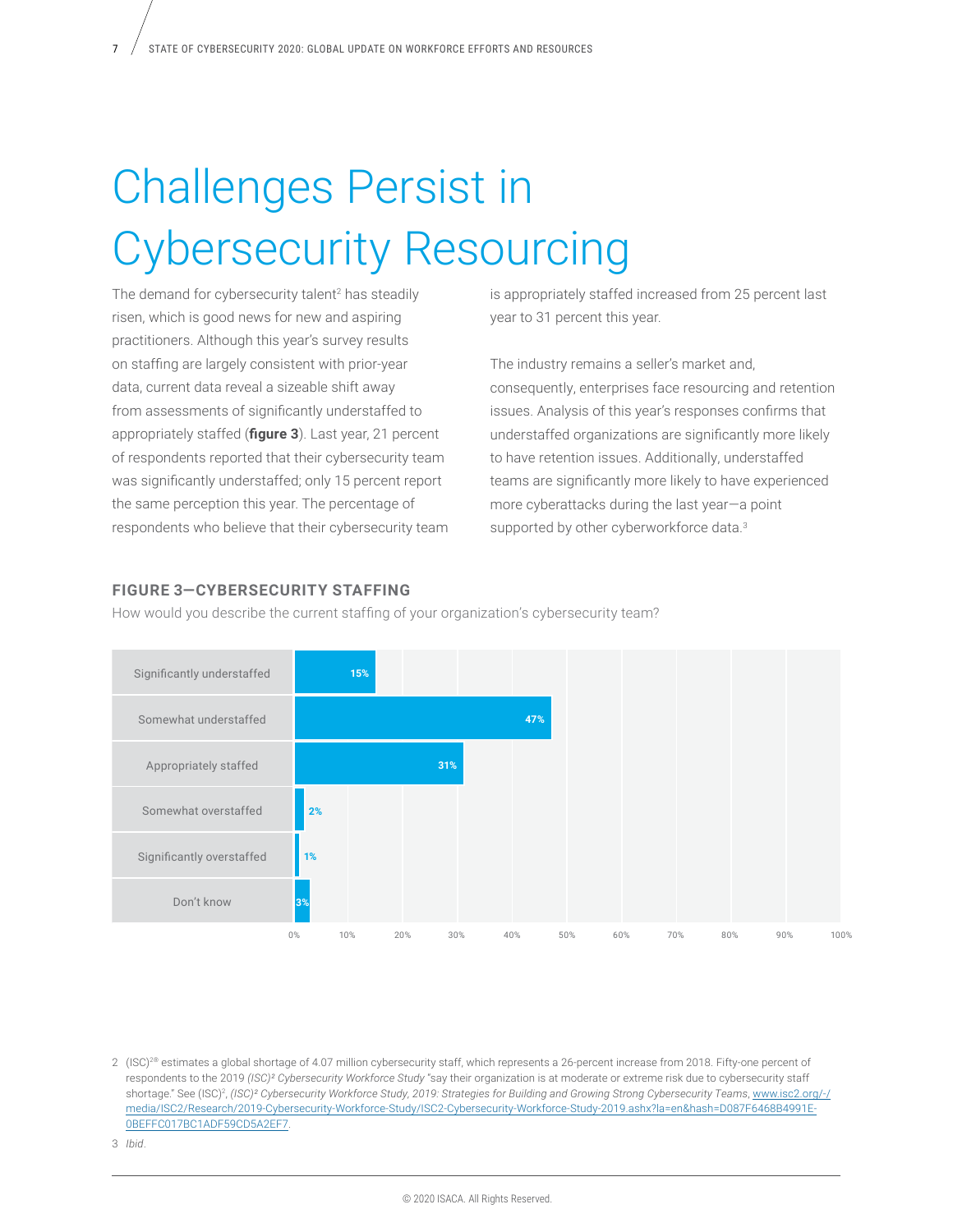# Vacancies

Fifty-seven percent of respondents claim to have unfilled cybersecurity positions (**figure 4**), which closely aligns with last year's data (58 percent).

The amount of time required to fill a cybersecurity position (**figure 5**) moved little this year—which is not surprising—given the industry's widespread reporting of insufficient candidates for an increasing number of current and future human resource needs.

#### **FIGURE 4—UNFILLED POSITIONS FIGURE 4–UNFILLED POSITIONS**

Does your organization have unfilled (open) cybersecurity positions? Does your organization have unfilled (open) cybersecurity positions?



#### **FIGURE 5—TIME TO FILL A CYBERSECURITY POSITION FIGURE 5–TIME TO FILL A CYBERSECURITY POSITION**

On average, how long does it take your organization to fill a cybersecurity position with a qualified candidate?

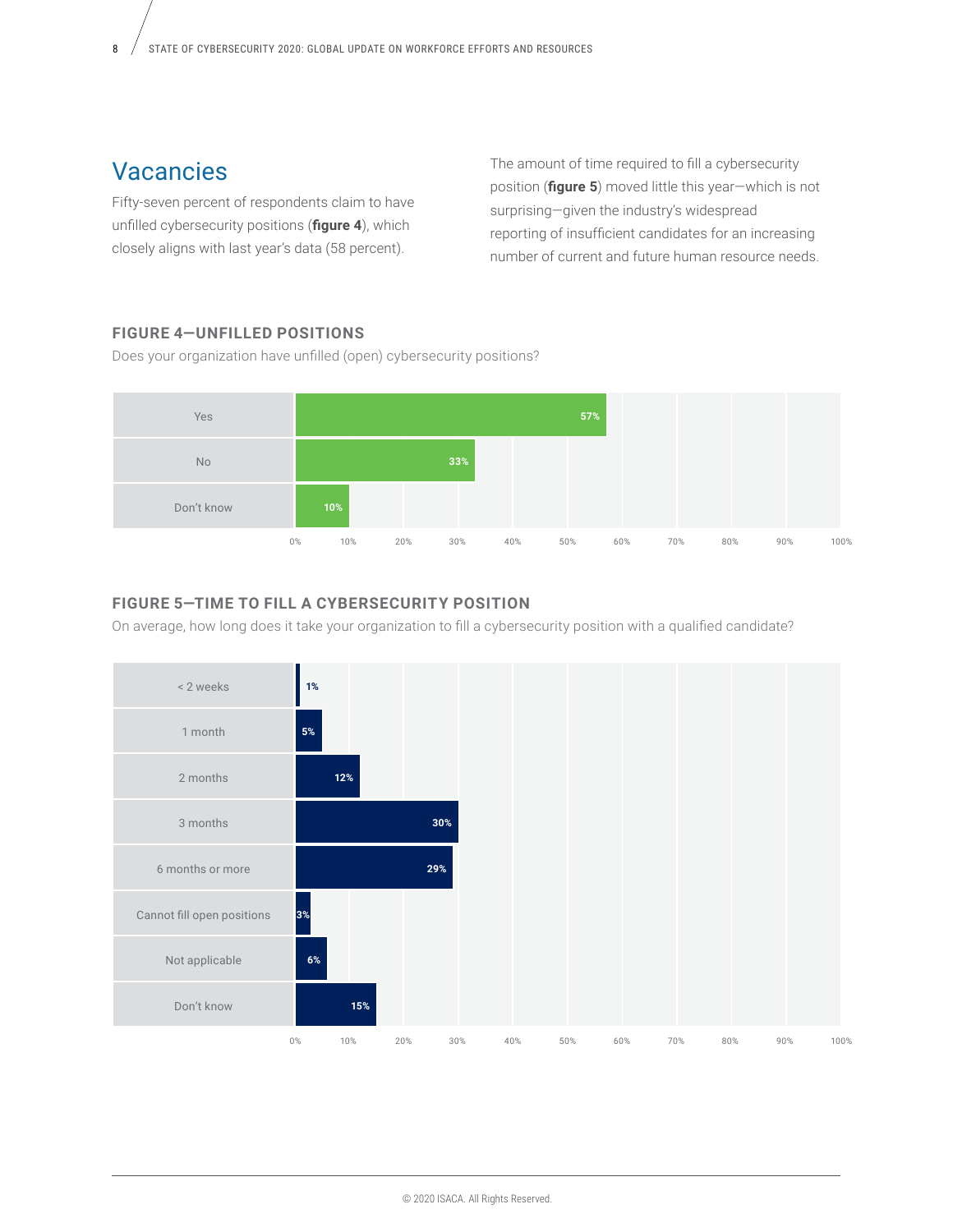Technical cybersecurity positions remained the top vacancy again this year (**figure 6**); however, all but executive-level positions declined from last year. **Figure 7** represents three-year reporting data regarding unfilled positions.

generally anticipate no change in the coming year, except for growth in individual contributor/ technical cybersecurity positions (for which 78 percent expect increased demand). **Figure 9** charts three-year trends regarding future demand across various position categories.

When asked about future demand (**figure 8**), respondents

#### **FIGURE 6—PERCENTAGES OF UNFILLED POSITIONS AT GIVEN ORGANIZATIONAL LEVELS FIGURE 6–PERCENTAGES OF UNFILLED POSITIONS AT GIVEN ORGANIZATIONAL LEVELS**

How many of your unfilled (open) cybersecurity positions are at the following levels? How many of your unfilled (open) cybersecurity positions are at the following levels?

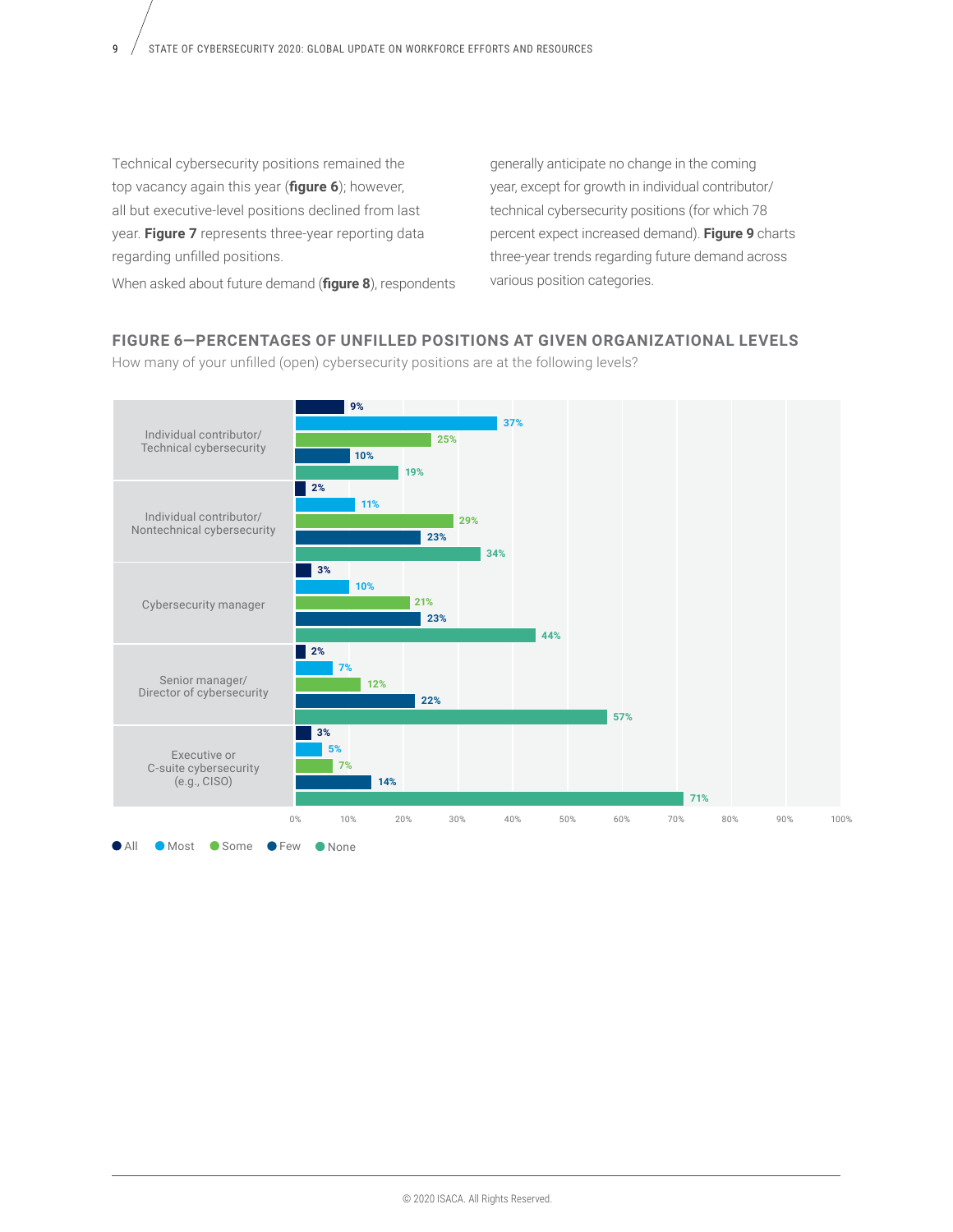

#### **FIGURE 7—UNFILLED POSITION REPORTING (2018–2020)<sup>4</sup> FIGURE 7–UNFILLED POSITION REPORTING (2018–2020)4**

## **FIGURE 8—FUTURE HIRING DEMAND FIGURE 8–FUTURE HIRING DEMAND**

In the next year, do you see the demand for the following cybersecurity position levels increasing, decreasing or remaining the same? the same?



4 **Figure 7** compares unfilled position data aggregated from 2018–2020 *State of Cybersecurity* reports. Percentages represent all categories of vacancies less "none."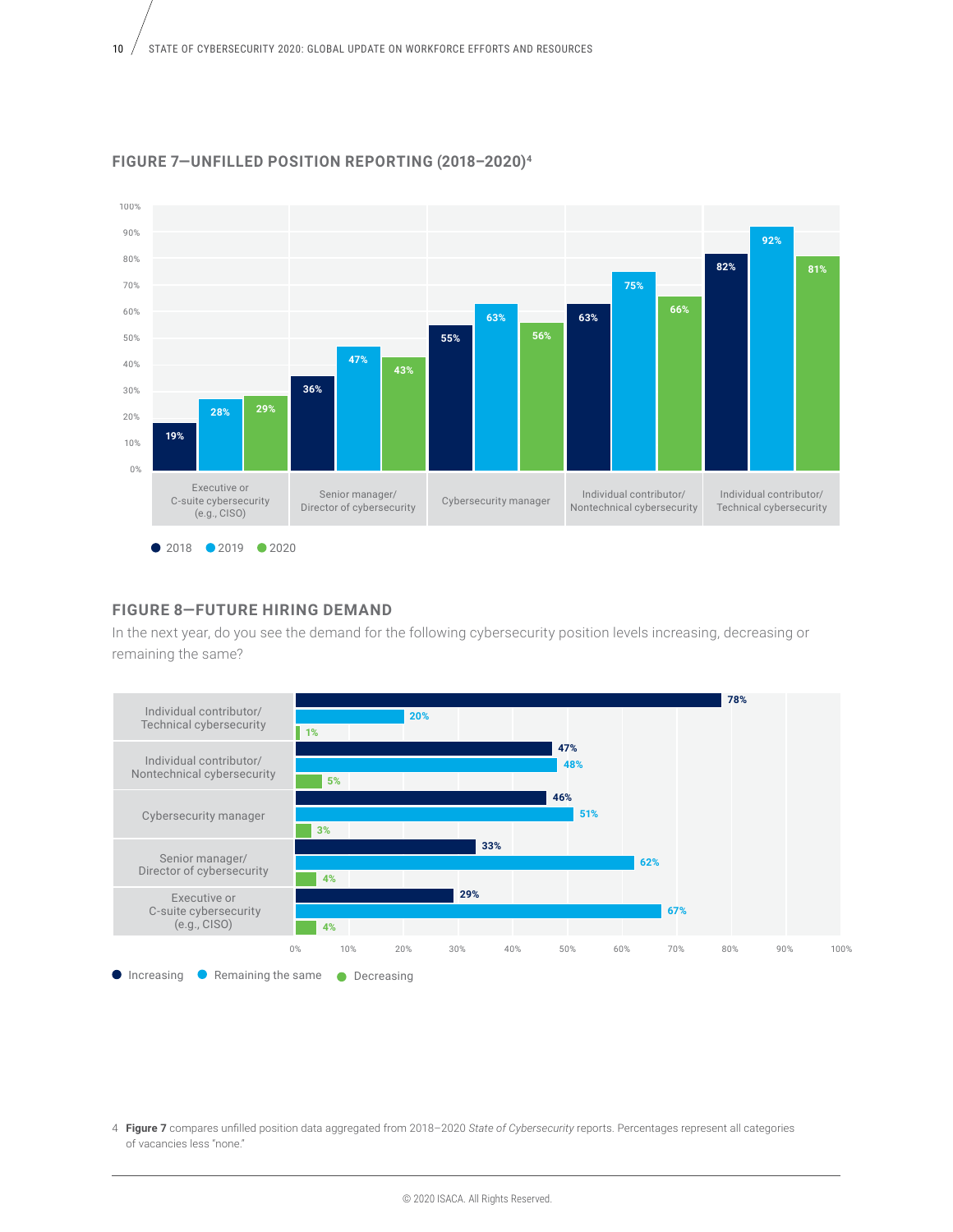



# Qualifications and Confidence Levels

Survey results indicate that hiring manager confidence is low when it comes to applicants. **Figure 10** indicates that 70 percent of respondents generally do not believe their applicants are well

qualified. Although this datapoint alone does not characterize deficiencies among applicants, it does help to explain delays in filling positions not surprisingly, 73 percent of respondents who reported less than 25 percent of their applicants are well qualified have unfilled positions longer than three months.

### **FIGURE 10—PERCENTAGE OF CYBERSECURITY APPLICANTS WHO ARE WELL QUALIFIED FIGURE 10–PERCENTAGE OF CYBERSECURITY APPLICANTS WHO ARE WELL QUALIFIED**

On average, how many cybersecurity applicants are well qualified for the position for which they are applying? On average, how many cybersecurity applicants are well qualified for the position for which they are applying?

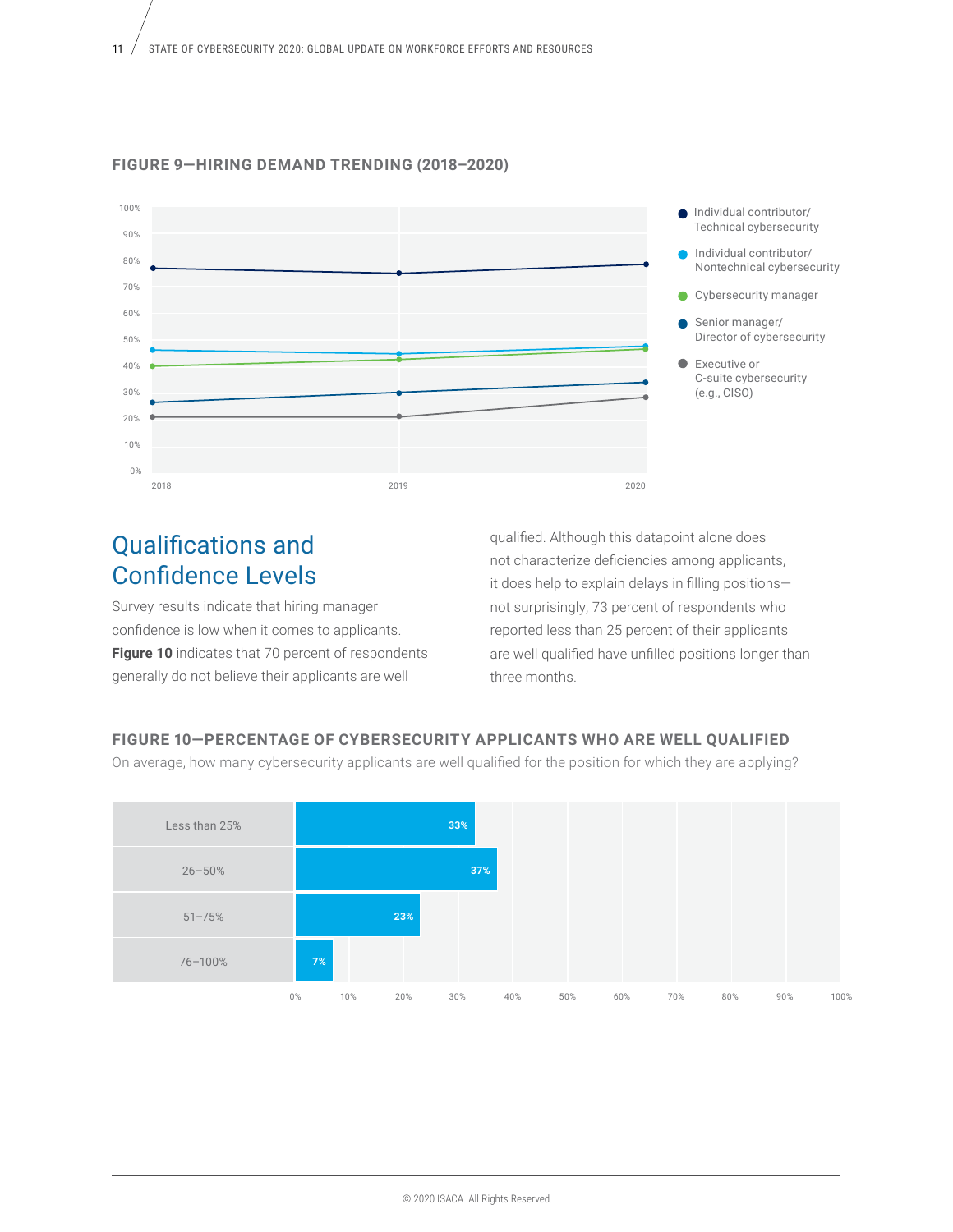As shown in **figure 11**, prior hands-on cybersecurity experience remains the primary factor in determining whether a candidate is considered qualified. However, when asked about the largest skills gaps, the responses somewhat contradict this point. Respondents largely view soft skills as the primary

gap among cybersecurity professionals (**figure 12**), followed closely by IT knowledge and skills gaps specifically networking, infrastructure and IT operations. Respondents also indicate a lack of knowledge and/or experience with various technologies and applications as skills gaps.

### **FIGURE 11—CANDIDATE QUALIFICATIONS FIGURE 11–CANDIDATE QUALIFICATIONS**

How important are each of the following factors in determining if a cybersecurity candidate is qualified? How important are each of the following factors in determining if a cybersecurity candidate is qualified?

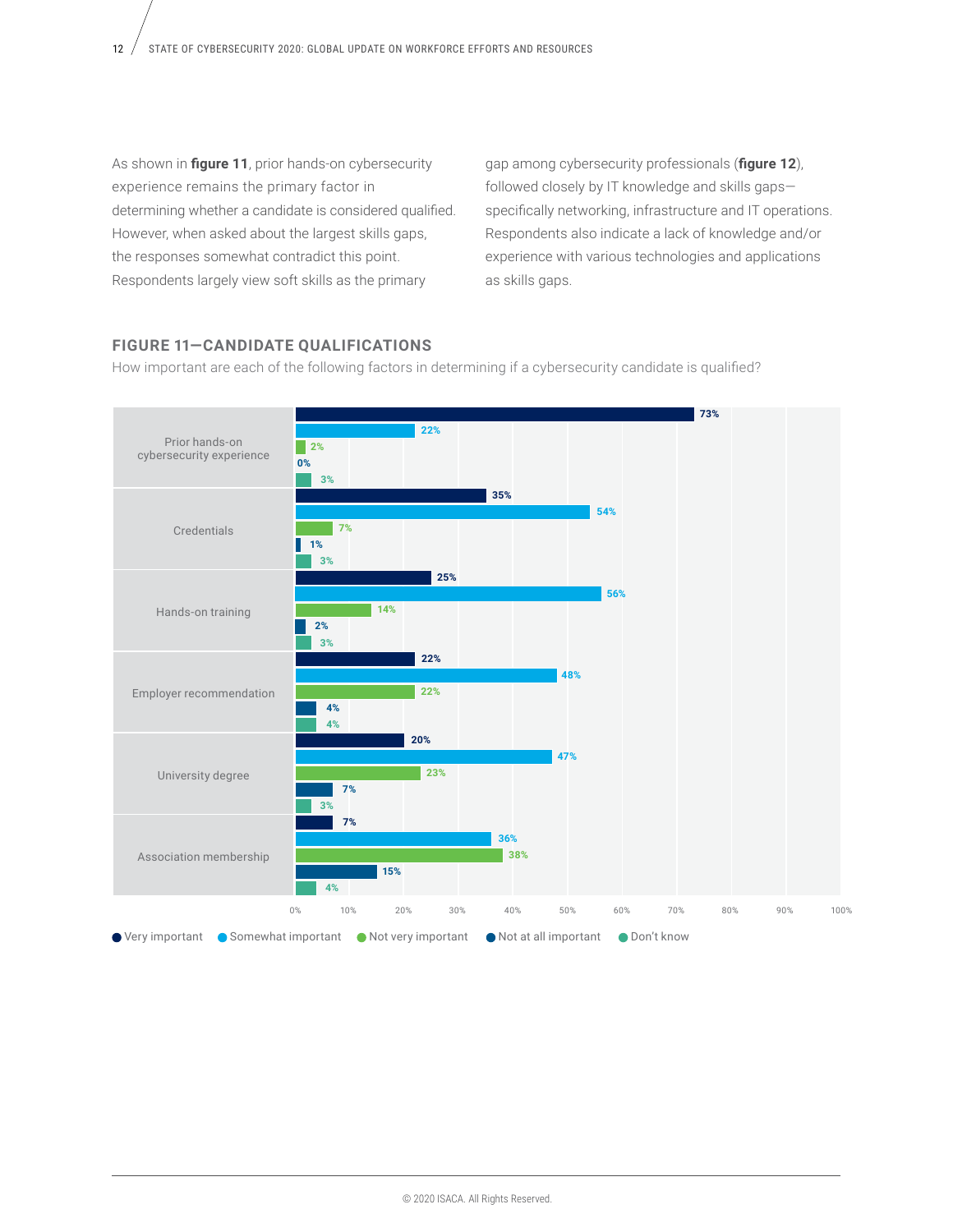A deficit of soft skills may also be to blame in another area—recruitment. Survey data shown in **figure 13** illustrate a significant misunderstanding between hiring managers and those who identify and prescreen candidates. Seventy-two percent of respondents feel that their HR departments do not understand their needs.

Relatively higher degrees of understanding between hiring managers and HR departments correlate highly to filling open positions faster. Of those respondents who report that HR always fully understands their cybersecurity hiring needs, 29 percent hire in less than two months (which is quicker than most).

#### **FIGURE 12—QUANTIFIED SKILLS GAPS5 FIGURE 12–QUANTIFIED SKILLS GAPS5**

What are the biggest skill gaps you see in today's cybersecurity professionals? What are the biggest skill gaps you see in today's cybersecurity professionals?



### **FIGURE 13—HR NEEDS COMPREHENSION FIGURE 13–HR NEEDS COMPREHENSION**

How often do you feel your HR department fully understands your cybersecurity hiring needs to properly How often do you feel your HR department fully understands your cybersecurity hiring needs to properly prescreen candidates? prescreen candidates?



5 ISACA normalized and aggregated certain survey responses to clarify respondents' views on skills gaps. The aggregate category 'IT knowledge and skills gaps' in **figure 12** includes the following survey responses defining particular/discrete gaps: "different types of technologies and/or applications," "IT operations knowledge and skills" and "networking and/or other infrastructure knowledge and skills." The aggregate category 'Soft skills' combines the following discrete gaps: "insufficient soft skills" and "inability to collaborate between IT and the business units."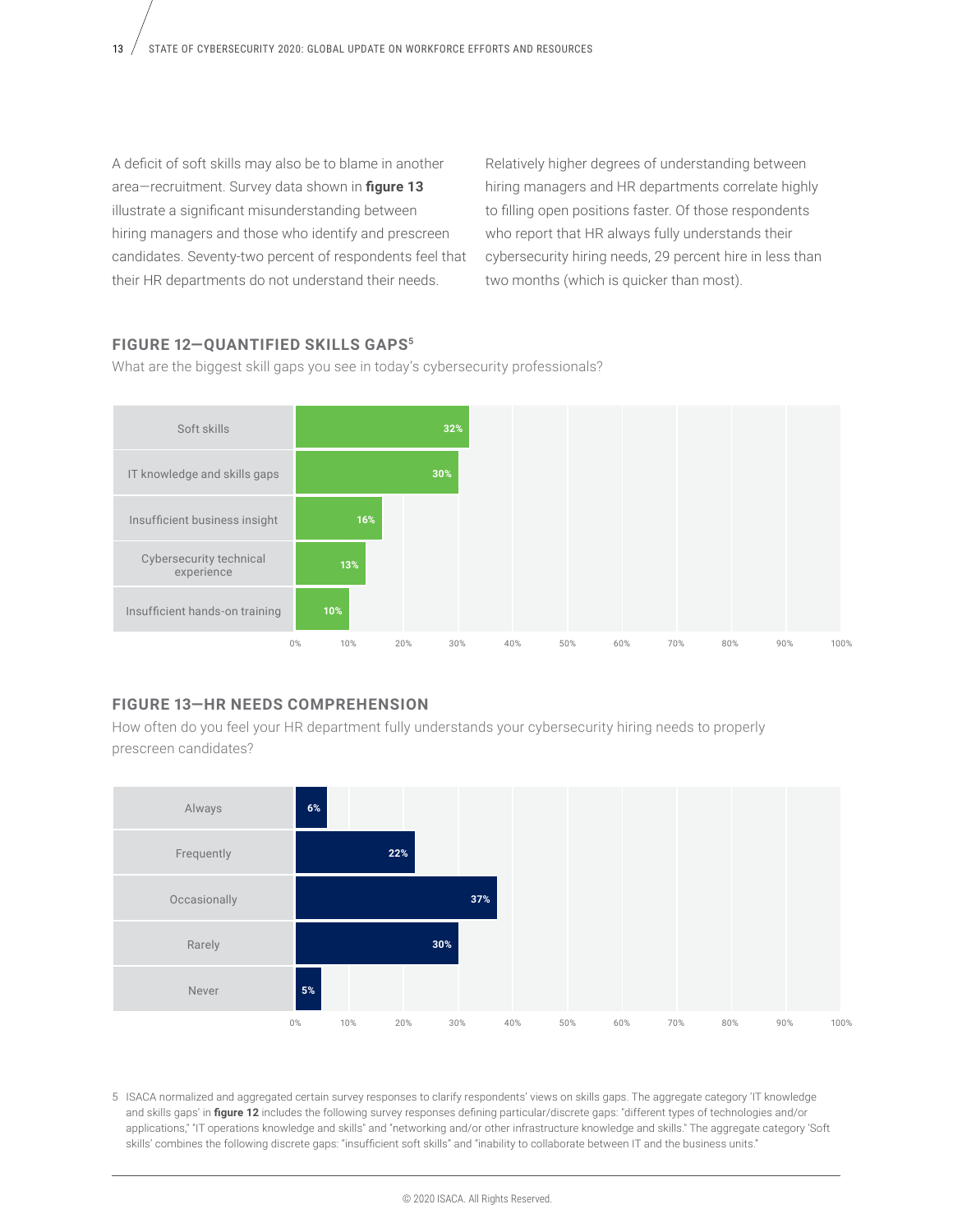# University Degree Programs Versus Training Programs

The cybersecurity talent gap continues to spur the growth of new organizations and programs that aim to develop—and/or increase—the candidate pool. There is no shortage of traditional academic programs and training courses in the market—each with certain advantages and disadvantages. Of the two, respondents regard hands-on training as more important than university degree programs (**figure 11**). Data represented in **figure 12** suggest, however, that neither securityspecific degree programs nor training courses provide sufficient IT knowledge and skills for those just entering the cybersecurity profession.

Perceptions of university degrees in cybersecurity remain mixed among survey respondents. Forty-six percent report that they neither agree nor disagree that cybersecurity degrees prepare university graduates well for their future organizations' challenges (**figure 14**). This represents an eight percentage-point increase from a year ago. The percent of respondents who indicate that cybersecurity university degrees do not prepare graduates for today's challenges dropped to 28 percent this year, down from 39 percent last year. Despite this sentiment, 55 percent report that their organizations require a degree (**figure 15**), though responses vary by geography. For example, 78 percent of those responding from Africa indicate that their enterprises require a university degree to fill an entry-level cybersecurity

### FIGURE 14-CONFIDENCE IN UNIVERSITY DEGREES

To what extent do you agree or disagree that recent university graduates in cybersecurity are well prepared for the cybersecurity challenges in your organization? cybersecurity challenges in your organization?



#### **FIGURE 15—UNIVERSITY REQUIREMENT FIGURE 15–UNIVERSITY REQUIREMENT**

Does your organization typically require a university degree to fill your entry-level cybersecurity positions? Does your organization typically require a university degree to fill your entry-level cybersecurity positions?

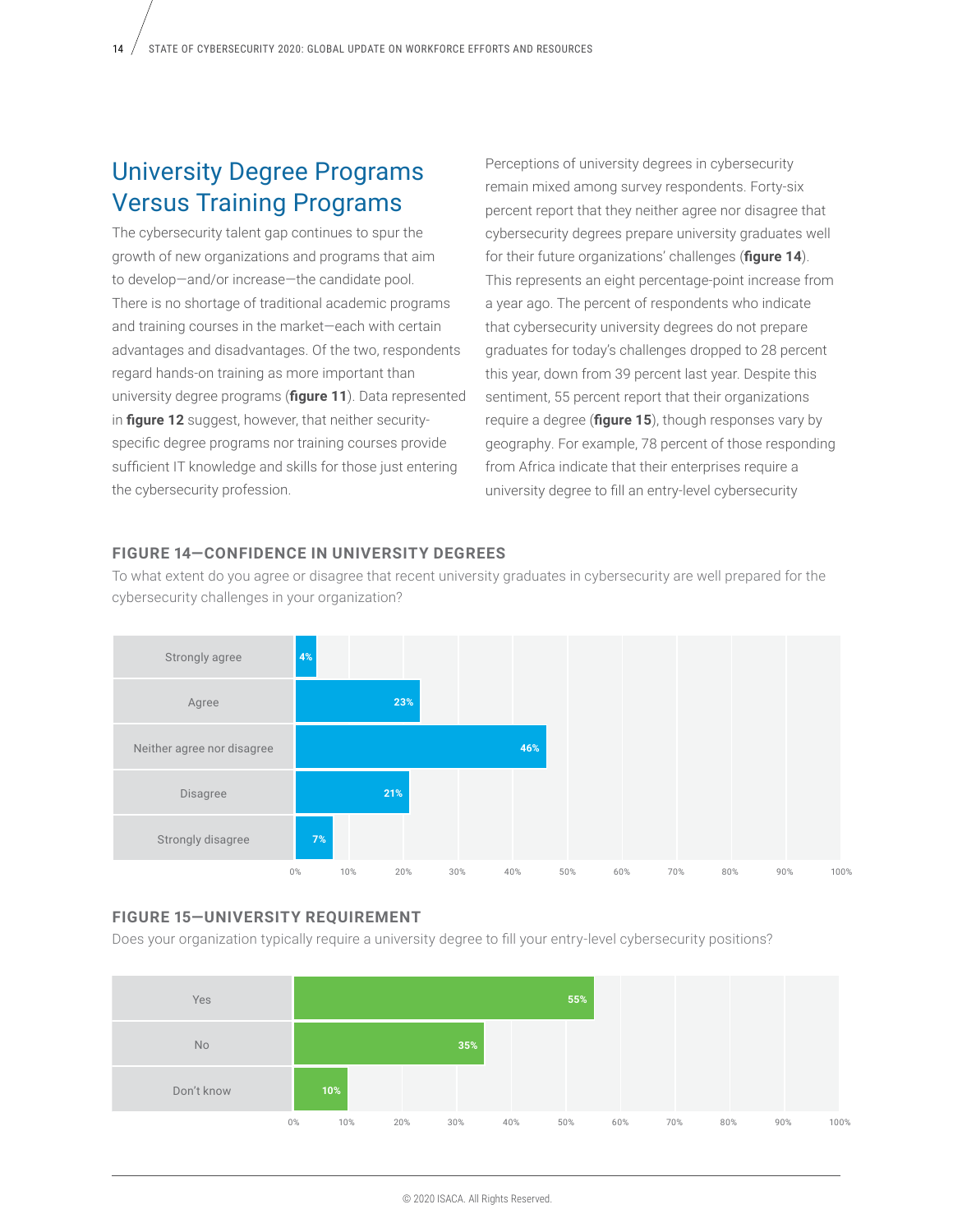position, while only 37 percent of those responding from Oceana indicate requiring a university degree. Respondents from other geographies fall somewhere in between regarding the university degree requirement with Asia at 62 percent, Europe at 46 percent, Latin America at 64 percent, North America (including the Caribbean and Central America) at 54 percent and the Middle East at 67 percent.

Reporting shows that a large majority of cybersecurity professionals do have a degree. According to the *(ISC)2 Cybersecurity Workforce Study, 2019*, 88 percent of practitioners have a degree—most at the

bachelor-degree level or higher.6 The value of formal education is beyond the scope of this paper and arguably varies by region. However, given the cybersecurity human capital crisis that threatens global markets—and, when it comes to personal privacy, for example, jeopardizes the reputations of everyday citizens, or even continuity of life in hospitals or other healthcare settings—it becomes clear that not only enterprises, but the public in general, would benefit from greater numbers of cybersecurity applicants. Mandating degrees—especially via automated recruiting platforms—unnecessarily constrains talent pools.

# Retention Remains A Challenge

This year, 66 percent of survey respondents indicate difficulty retaining talent—a slight increase over last year's 64 percent. Although justification varies, respondents overwhelmingly feel that cybersecurity professionals leave positions because they are actively recruited (**figure 16**). Like last year, respondents ranked limited promotion and development opportunities as a likely reason for professionals to leave current jobs. The data further indicate that people leave positions not just on account of financial reasons—an encouraging result for enterprises with strained budgets. Forty percent of respondents attribute departures to workplace stress, which marks a 10 percentage-point increase over the year prior. Not surprisingly, organizations with unfilled cybersecurity positions are significantly more likely also to have retention issues.

Enterprises recognize that there is no quick answer to their cybersecurity-resource woes. Accordingly, they

continue to address their respective skills gaps this year (**figure 17**)—although different mitigation strategies surface more prominently in current-year results, compared to prior year. Cross-training of organizational personnel and increased use of contractors and consultants are the primary mitigations of survey respondents. Thirty percent of enterprises report using artificial intelligence (AI) in their security operations, which may explain the slight uptick in the reported use of AI or automation to mitigate skills gaps. ISACA expects this implementation of AI to trend higher as strategies and solutions are increasingly proven beneficial within various industries.

Performance-based training and requiring credentials although viable and beneficial—do not uniformly mitigate skills gaps, nor do they decrease the workplace stress that accompanies shorthanded teams.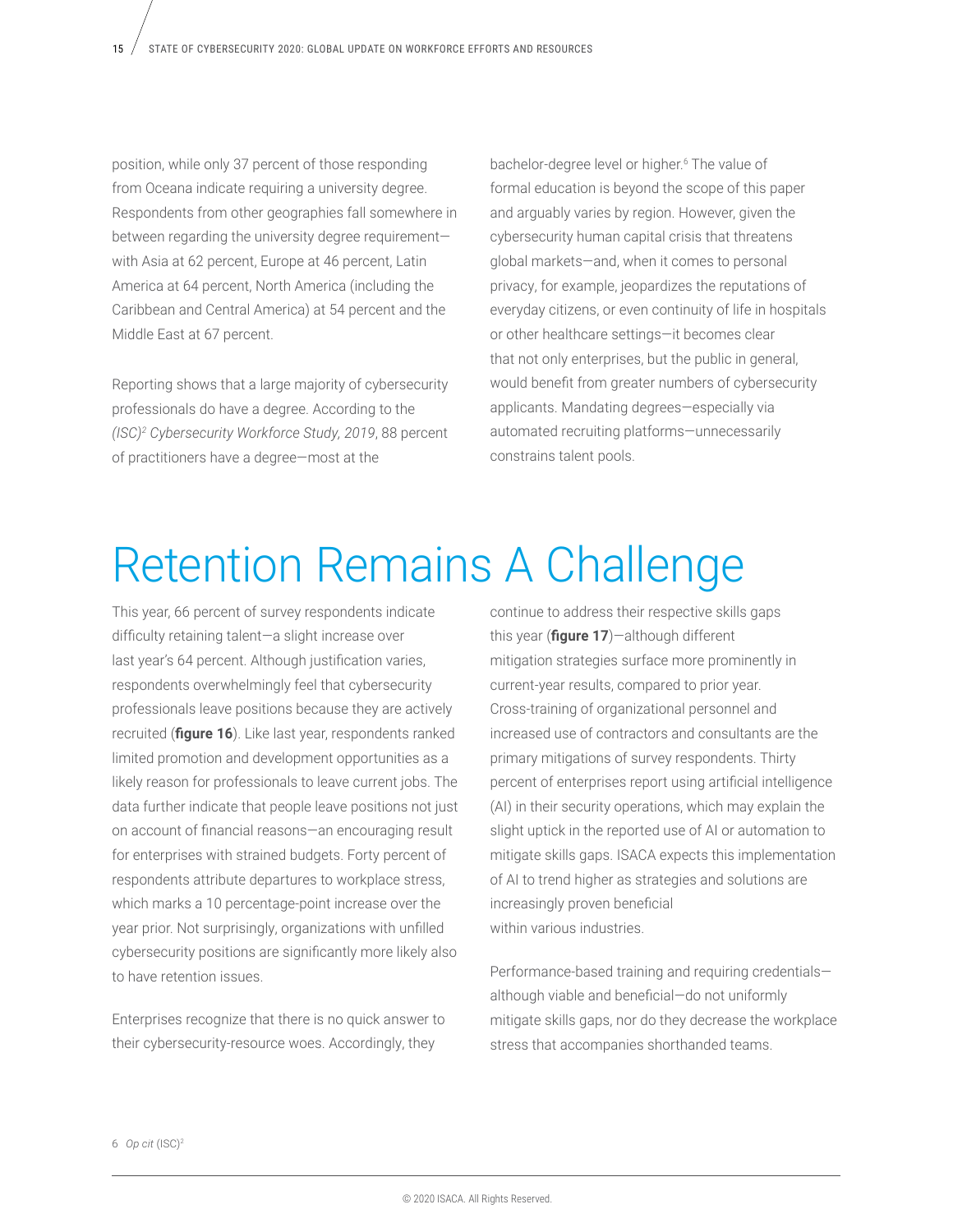### **FIGURE 16—WHY CYBERSECURITY PROFESSIONALS LEAVE THEIR JOBS FIGURE 16—WHY CYBERSECURITY PROFESSIONALS LEAVE THEIR JOBS**

Which, if any, of the following factors do you feel are causing cybersecurity professionals to leave their current jobs? Select the top 5 factors.

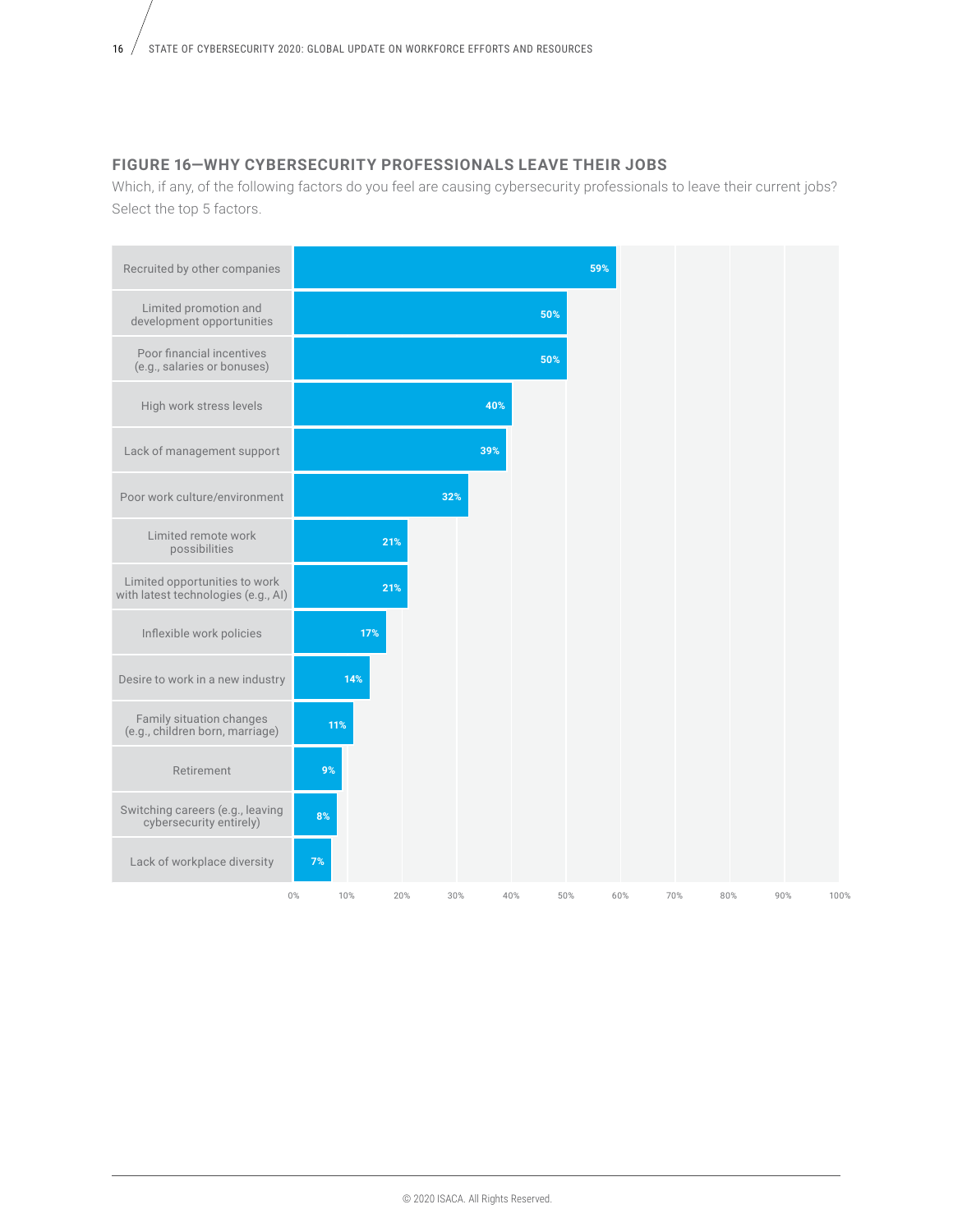#### **FIGURE 17—MEANS OF MITIGATING SHORTFALLS**

Which, if any, of the following has your organization undertaken to help decrease the perceived cybersecurity skills gaps? Select all that apply.



# Gender Diversity Within Cybersecurity— Slow but Steady Improvement

# Gender Diversity and Disparity

Overall, this year's survey results extend the last two years' reporting of a male-dominated workforce: Eightysix percent of recent respondents report the employment of more men than women in their enterprises' security roles (**figure 18**). However, this figure represents a small decrease (three percentage points) from last year, while the number of respondents indicating equal numbers of men and women increased three percentage points.

Most respondents believe that women are afforded the same opportunities for career advancement as men—81 percent—up one percentage point from the prior year (**figure 19**). The number of women who believe that they are afforded the same opportunities as men increased 6 percentage points (to 51 percent), and the gap between the numbers of men and women who perceive equal opportunity for career advancement narrowed by 7 percentage points from a year ago.

Forty-seven percent of respondents indicate that their enterprise has a goal to increase the number of women in cybersecurity roles—a two-percentage point gain from last year; the number of women making that claim increased five percentage points to 38 percent.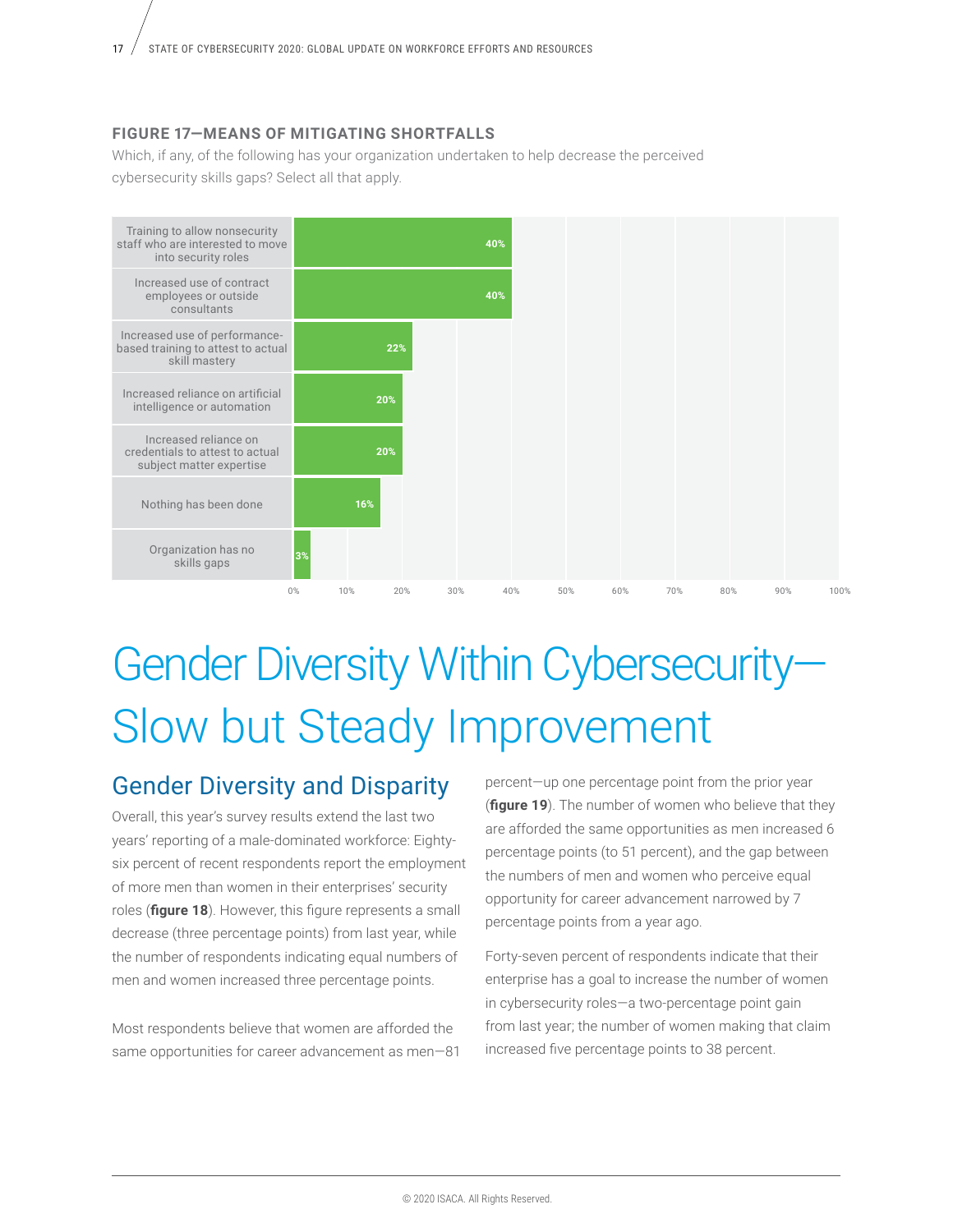## **FIGURE 18—PROPORTION OF MEN VS. WOMEN IN CYBERSECURITY ROLES FIGURE 18—PROPORTION OF MEN VS. WOMEN IN CYBERSECURITY ROLES**

How would you describe the current proportion of men versus women in cybersecurity roles in your organization? How would you describe the current proportion of men versus women in cybersecurity roles in your organization?



### **FIGURE 19—GENDER DISPARITY FIGURE 19–GENDER DISPARITY**

Do you believe that women are offered the same opportunities for career advancement as men are offered in the field of cybersecurity in your organization?

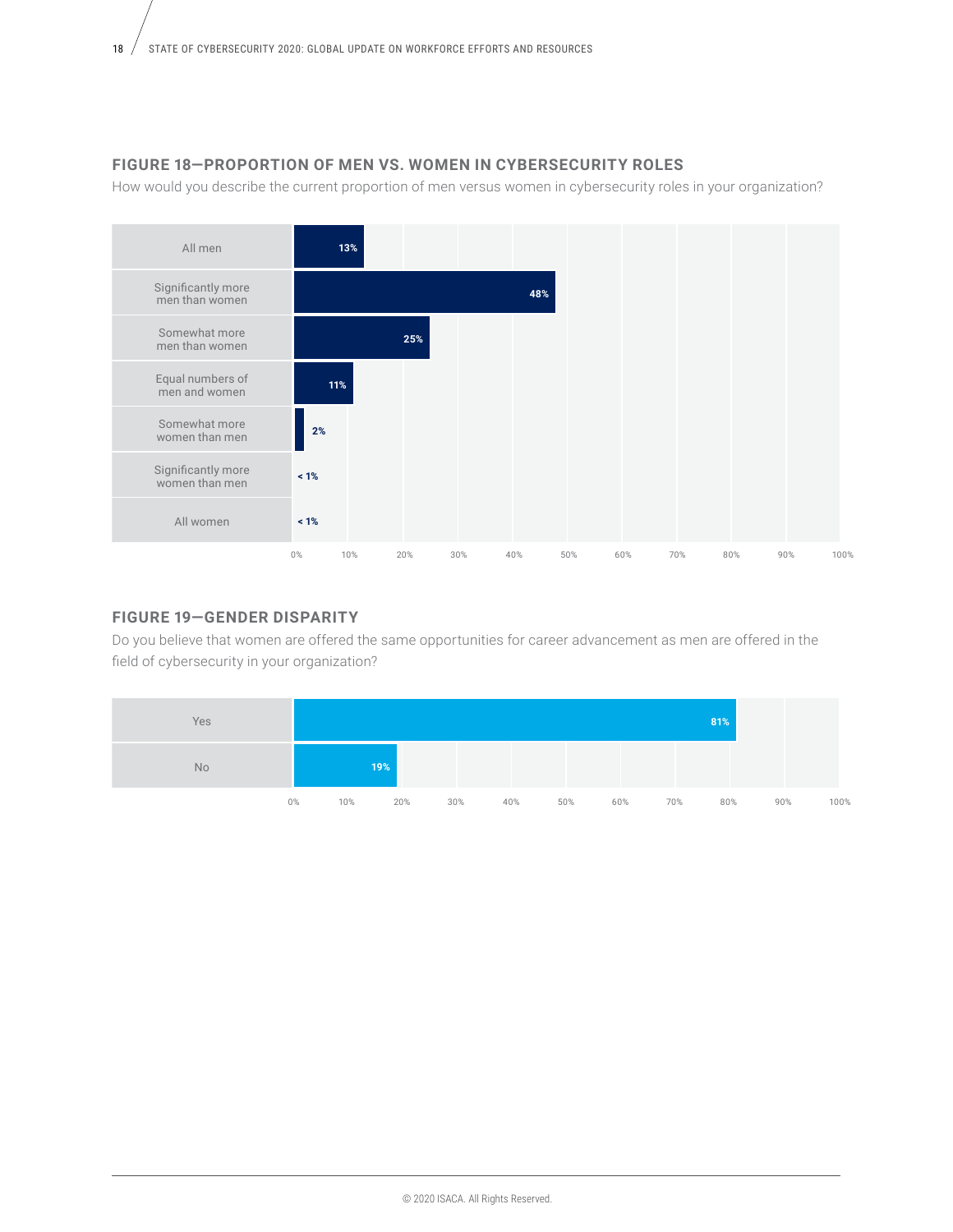# Gender Initiatives

Despite an increasing number of global initiatives to boost the number of women in technology careers, expectations should be tempered as broad-scale workforce efforts take time to cultivate. That said, 64 percent of those surveyed indicate some

progress—however slight—towards increasing the number of women in cybersecurity roles (**figure 20**). The positive changes in this year's data are promising. According to the data, almost half of all enterprises— 49 percent—have gender diversity programs in place, which is five percentage points higher than last year (**figure 21**).

### **FIGURE 20—ORGANIZATIONAL PROGRESS TOWARD INCREASING WOMEN IN CYBER ROLES FIGURE 20–ORGANIZATIONAL PROGRESS INCREASING WOMEN IN CYBER ROLES**

How would you describe the progress that your organization has made in increasing the number of women How would you describe the progress that your organization has made in increasing the number of women in cybersecurity roles? in cybersecurity roles?



# **FIGURE 21—DIVERSITY PROGRAMS FIGURE 21–DIVERSITY PROGRAMS**

Does your organization have in place specific diversity programs to support women cybersecurity professionals? Does your organization have in place specific diversity programs to support women cybersecurity professionals?

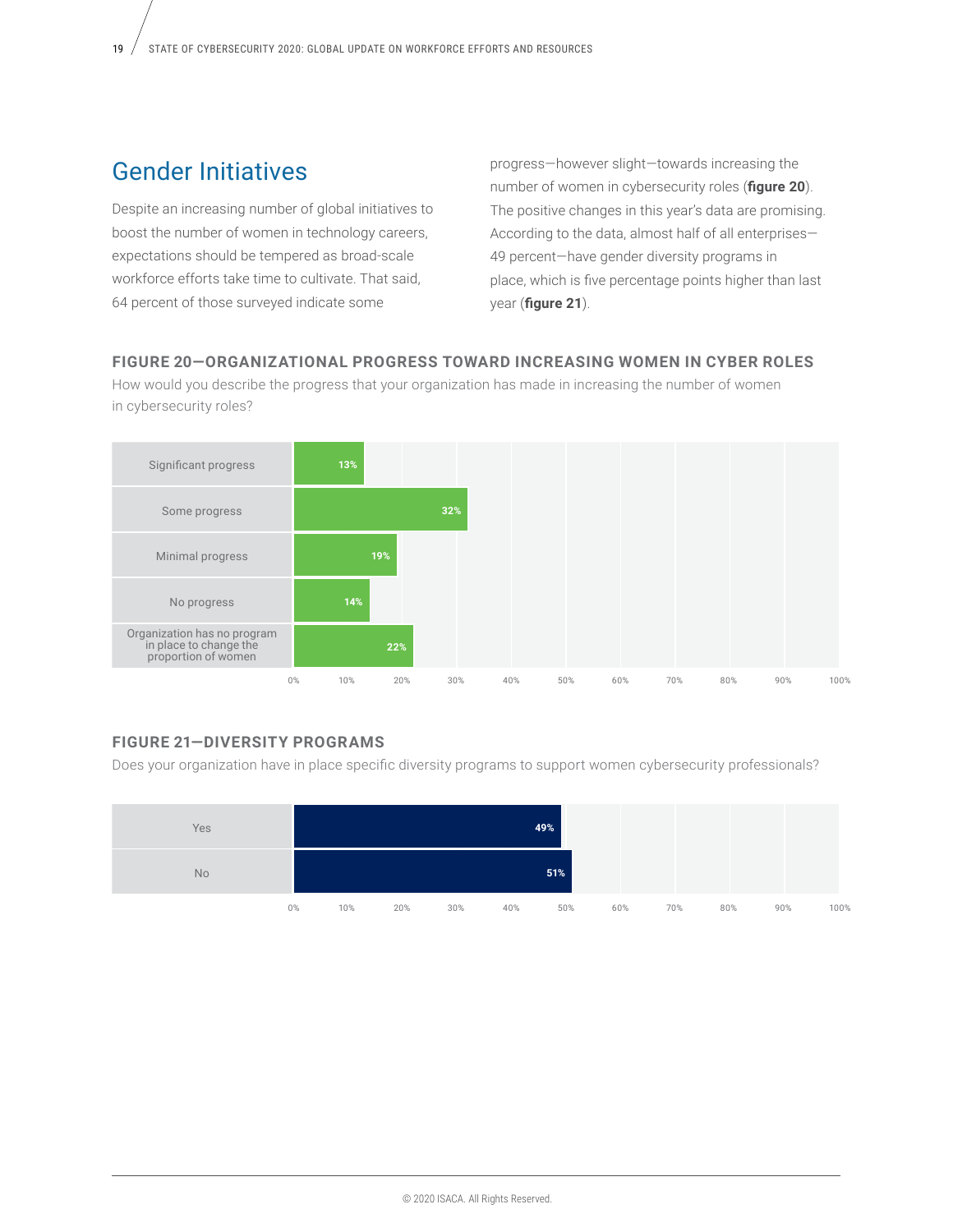# Signs of Leveling in Cybersecurity Funding

Cybersecurity budgets are projected to bounce back in 2020; however, the increase remains less than the 64 percent reported two years ago.7 Specifically, 58 percent of respondents anticipate an increase in cybersecurity budgets (**figure 22**), which is an

increase of three percentage points from last year. This increase is notable because the data in **figures 22** and **23** suggest spending may be leveling out, given the five-year trend represented in **figure 24**.

## **FIGURE 22—ENTERPRISE SECURITY BUDGET OUTLOOK FIGURE 22–ENTERPRISE SECURITY BUDGET OUTLOOK**

How, if any, will your organization's cybersecurity budget change in the next 12 months? How, if any, will your organization's cybersecurity budget change in the next 12 months?



# **FIGURE 23—CYBERSECURITY FUNDING PERCEPTION FIGURE 23–CYBERSECURITY FUNDING PERCEPTION**

Do you feel your organization's cybersecurity budget is currently…



12020 2019

7 ISACA, *State of Cybersecurity 2018, Part 1: Workforce Development*, <https://cybersecurity.isaca.org/csx-resources/state-of-cybersecurity-2018>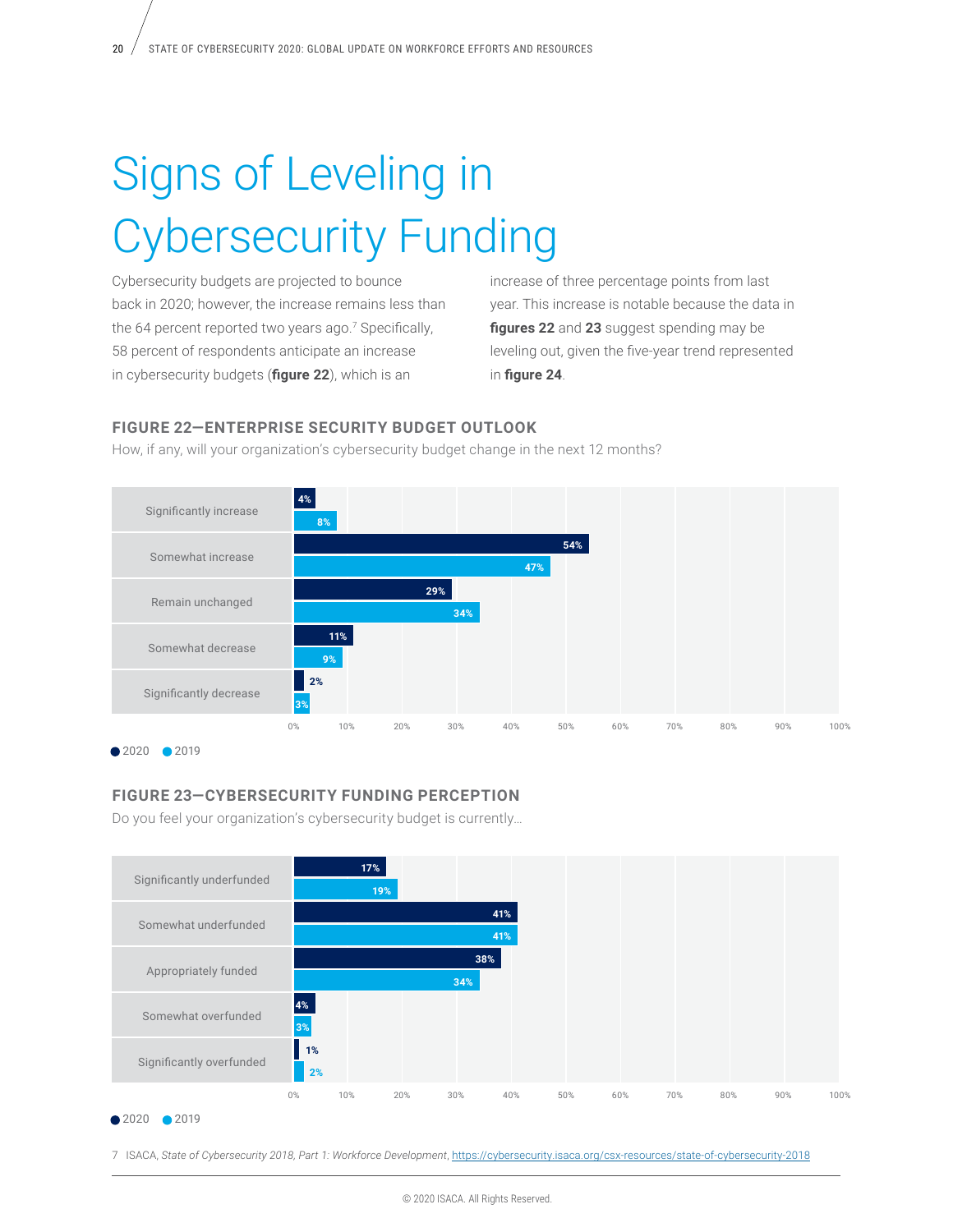

#### **FIGURE 24—FORECASTED SECURITY BUDGET INCREASES (5 YEAR)**

# Conclusion: Organizations Must Act on Talent Shortage

The cybersecurity workforce shortage is not new, nor is it going away soon. Formal educational programs and industry cybersecurity training programs—despite their proliferation—cannot replicate cybersecurity experience, which is the most sought-after criterion for filling a vacant job position. Organizations have difficulty locating individuals with the desired experience, and increasingly poach qualified talent from other enterprises—a practice whose frequency is likely to increase. The excessive time required to fill open positions not only exacerbates workplace stress but is also associated with increased cyberattacks and retention issues.

Most organizations have experienced a bad hire, which can prove undesirable and costly in some instances. However, that risk pales in comparison to any recently documented cybersecurity incident. With so few qualified applicants, organizations are wise to crosstrain existing employees. Investing in familiar, motivated individuals—who already understand the organization's business drivers and culture—can help to satisfy some of the knowledge and skills gaps reported in this year's survey. Gender diversity programs are one vehicle to increase organizational talent, but they cannot be the only solution to combat the talent shortage. More can be done, but it requires commitment and nontraditional recruiting. Formal education and industry training programs can be cost prohibitive for many aspiring practitioners. Mandating college degrees and certifications minimizes talent pools and disadvantages those who could not afford to fulfill traditional requirements for cybersecurity jobs. Government workforce development or employment agencies may also be viable sources for displaced workers or career changers. The cybersecurity seller's job market will not diminish anytime soon; with budgets leveling out—and retention waning—traditional recruitment strategies may have to give way to new and inventive alternatives.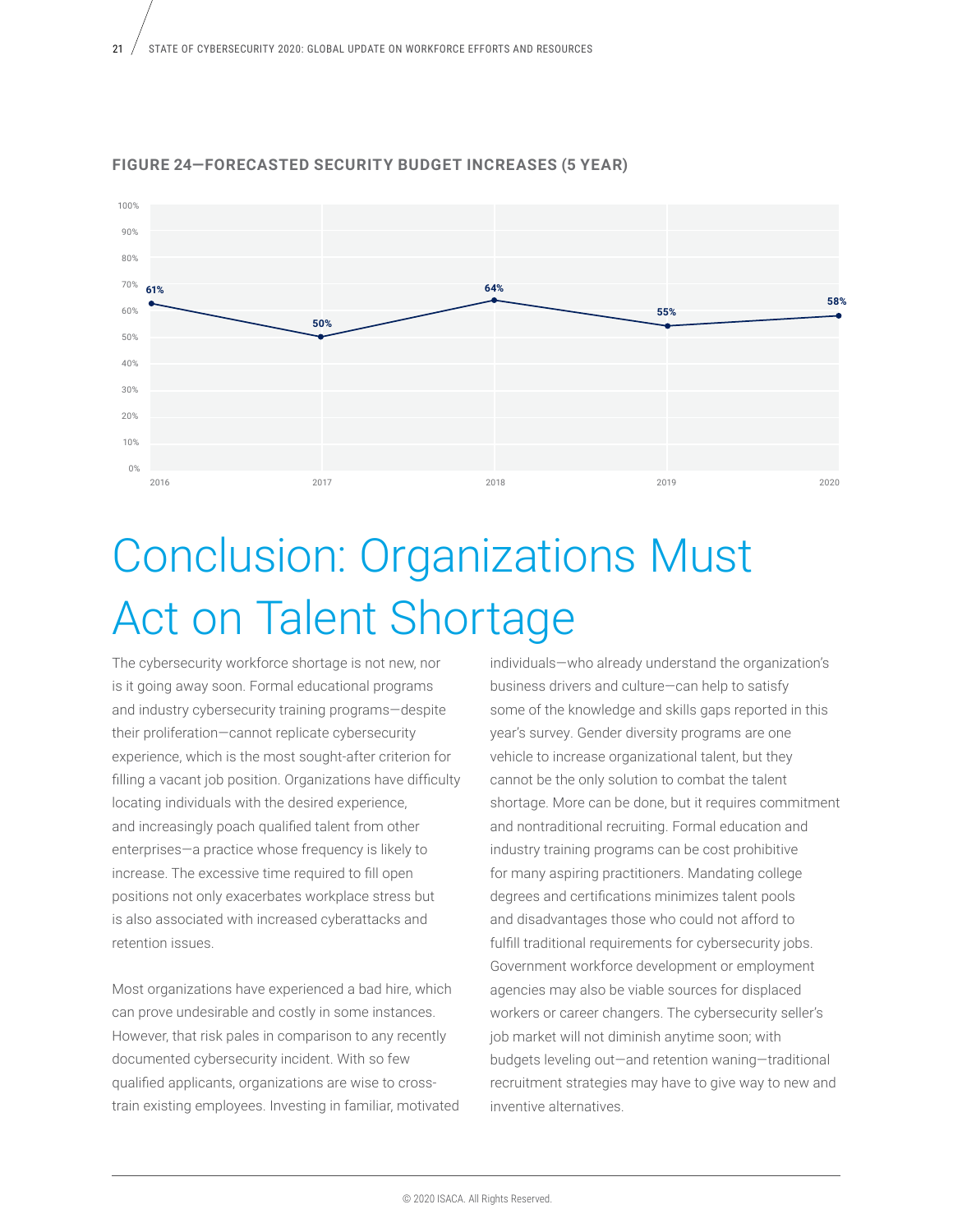# Acknowledgments

ISACA would like to recognize:

### ISACA Board of Directors

#### **Brennan P. Baybeck, Chair**

CISA, CRISC, CISM, CISSP Vice President and Chief Information Security Officer for Customer Services, Oracle Corporation, USA

#### **Rolf von Roessing, Vice-Chair**

CISA, CISM, CGEIT, CISSP, FBCI FORFA Consulting AG, Switzerland

**Tracey Dedrick** Former Chief Risk Officer with Hudson City Bancorp, USA

**Pam Nigro** CISA, CRISC, CGEIT, CRMA Health Care Service Corporation, USA

**R.V. Raghu** CISA, CRISC Versatilist Consulting India Pvt. Ltd., India

**Gabriela Reynaga** CISA, CRISC, COBIT 5 Foundation, GRCP Holistics GRC, Mexico

**Gregory Touhill** CISM, CISSP AppGate Federal Group, USA

**Asaf Weisberg** CISA, CRISC, CISM, CGEIT introSight Ltd., Israel

#### **Rob Clyde**

ISACA Board Chair, 2018-2019 CISM Board Director, Titus and Executive Chair, White Cloud Security, USA

**Chris K. Dimitriadis, Ph.D.** ISACA Board Chair, 2015-2017 CISA, CRISC, CISM

INTRALOT, Greece

#### **Greg Grocholski** ISACA Board Chair, 2012-2013 CISA Saudi Basic Industries Corporation, USA

**David Samuelson** Chief Executive Officer, ISACA, USA